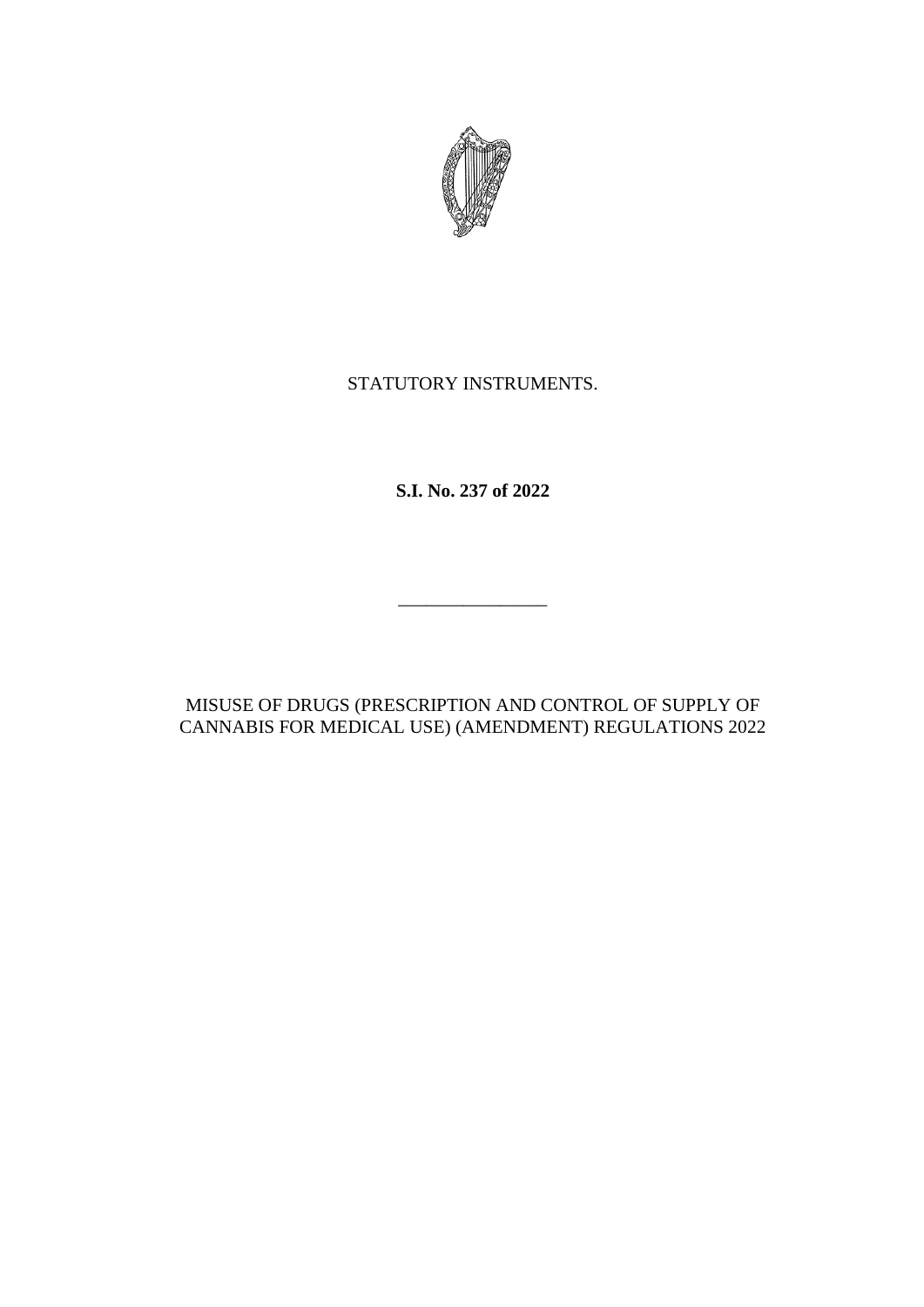## S.I. No. 237 of 2022

## MISUSE OF DRUGS (PRESCRIPTION AND CONTROL OF SUPPLY OF CANNABIS FOR MEDICAL USE) (AMENDMENT) REGULATIONS 2022

I, STEPHEN DONNELLY, Minister for Health, in exercise of the powers conferred on me by sections 4 and 5 (as amended by section 3 of the Misuse of Drugs (Amendment) Act 2016 (No. 9 of 2016)) of the Misuse of Drugs Act 1977 (No. 12 of 1977), hereby make the following regulations:

## *Citation*

1. These Regulations may be cited as the Misuse of Drugs (Prescription and Control of Supply of Cannabis for Medical Use) (Amendment) Regulations 2022.

## *Definitions*

2. In these Regulations-

"Principal Regulations" means the Misuse of Drugs (Prescription and Control of Supply of Cannabis for Medical Use) Regulations 2019 (S.I. No. 262 of 2019) as amended by the Misuse of Drugs (Prescription and Control of Supply of Cannabis for Medical Use) (Amendment) Regulations 2021 (S.I. No. 557 of 2021).

## *Amending the Principal Regulations*

3. The Principal Regulations are amended by substituting for Schedule 1 the following;

#### "SCHEDULE 1

*Regulation 2*

| Name of<br><b>Cannabis</b><br>product or<br>preparation and<br>brand name | <b>Dosage</b><br>form | <b>Concentration of</b><br>THC (percentage,<br>weight/weight or<br>weight/volume) | Name of<br>manufacturer                                            |
|---------------------------------------------------------------------------|-----------------------|-----------------------------------------------------------------------------------|--------------------------------------------------------------------|
| Aurora High<br><b>CBD Oil Drops</b>                                       | Oral<br>solution      | Less than $3\%$ w/v<br>$\left( < 30 \text{mg/ml} \right)$                         | Aurora Cannabis<br>Enterprises Inc.,<br>4439 Township Road<br>304, |

*Specified Controlled Drugs*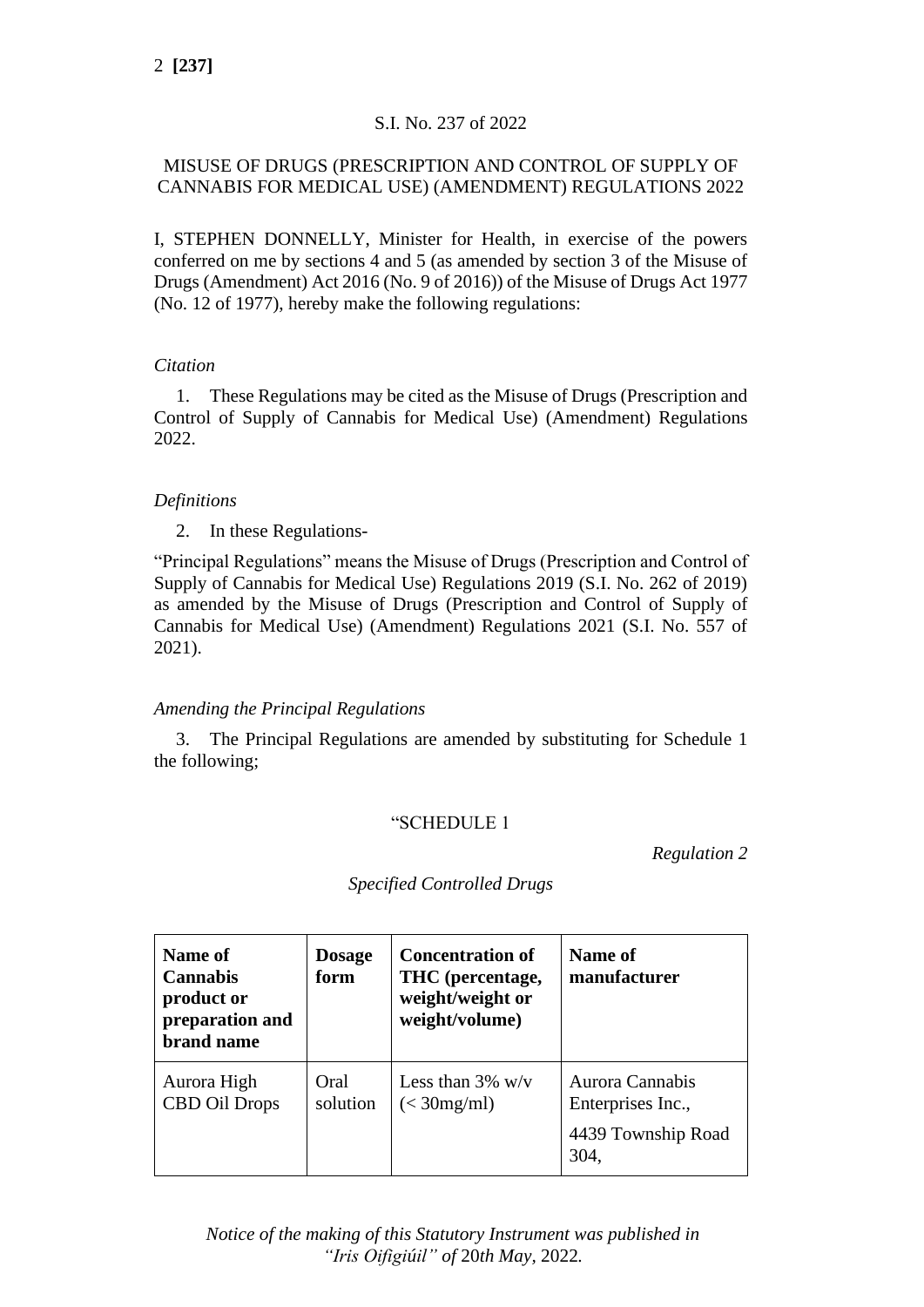|                                               |                  | This product also                                                                                    | Cremona, Alberta,                                               |
|-----------------------------------------------|------------------|------------------------------------------------------------------------------------------------------|-----------------------------------------------------------------|
|                                               |                  | contains<br>cannabidiol (CBD)<br>$60\%$ w/v<br>(600mg/ml)                                            | Canada, T0M 0R0                                                 |
| CannEpil ™                                    | Oral<br>solution | $0.5\%$ w/v (5mg/ml)                                                                                 | <b>MGC</b> Pharmaceuticals<br>d.0.0.,                           |
|                                               |                  | This product also<br>contains<br>cannabidiol (CBD)<br>$10\%$ w/v<br>(100mg/ml)                       | Kamniška ulica 29,<br>1000, Ljubljana,<br>Slovenia              |
| <b>Tilray Oral</b><br>Solution<br>THC10:CBD10 | Oral<br>solution | $1\%$ w/v ( $10$ mg/ml)                                                                              | Tilray Canada Ltd.,<br>1100 Maughan Road,<br>Nanaimo, BC, V9X   |
| 25ml                                          |                  | This product also<br>contains<br>cannabidiol (CBD)<br>1% w/v (10mg/ml)                               | 1J2, Canada                                                     |
| Aurora Sedamen<br>Softgels                    | Capsules         | 5mg/capsule                                                                                          | Aurora Cannabis<br>Enterprises Inc.                             |
|                                               |                  | This product also<br>contains<br>cannabidiol (CBD)<br>less than<br>0.2mg/capsule                     | 4250 14th Avenue,<br>Markham, Ontario,<br>Canada L3R 0J3        |
| Oleo Bedrobinol                               | Dried<br>Flower  | 13.5% w/w<br>(135mg/g)                                                                               | Bureau voor<br><b>Medicinale Cannabis</b><br>Postbus 16114 2500 |
|                                               |                  | This product also<br>contains<br>cannabidiol (CBD)<br>less than $1.0\%$ w/w<br>(less than $10mg/g$ ) | <b>BC DEN HAAG The</b><br>Netherlands                           |
| Oleo Bedrocan                                 | Dried<br>Flower  | $22\%$ w/w<br>(220mg/g)                                                                              | Bureau voor<br><b>Medicinale Cannabis</b><br>Postbus 16114 2500 |
|                                               |                  | This product also<br>contains<br>cannabidiol (CBD)<br>less than $1.0\%$ w/w<br>(less than $10mg/g$ ) | <b>BC DEN HAAG The</b><br>Netherlands                           |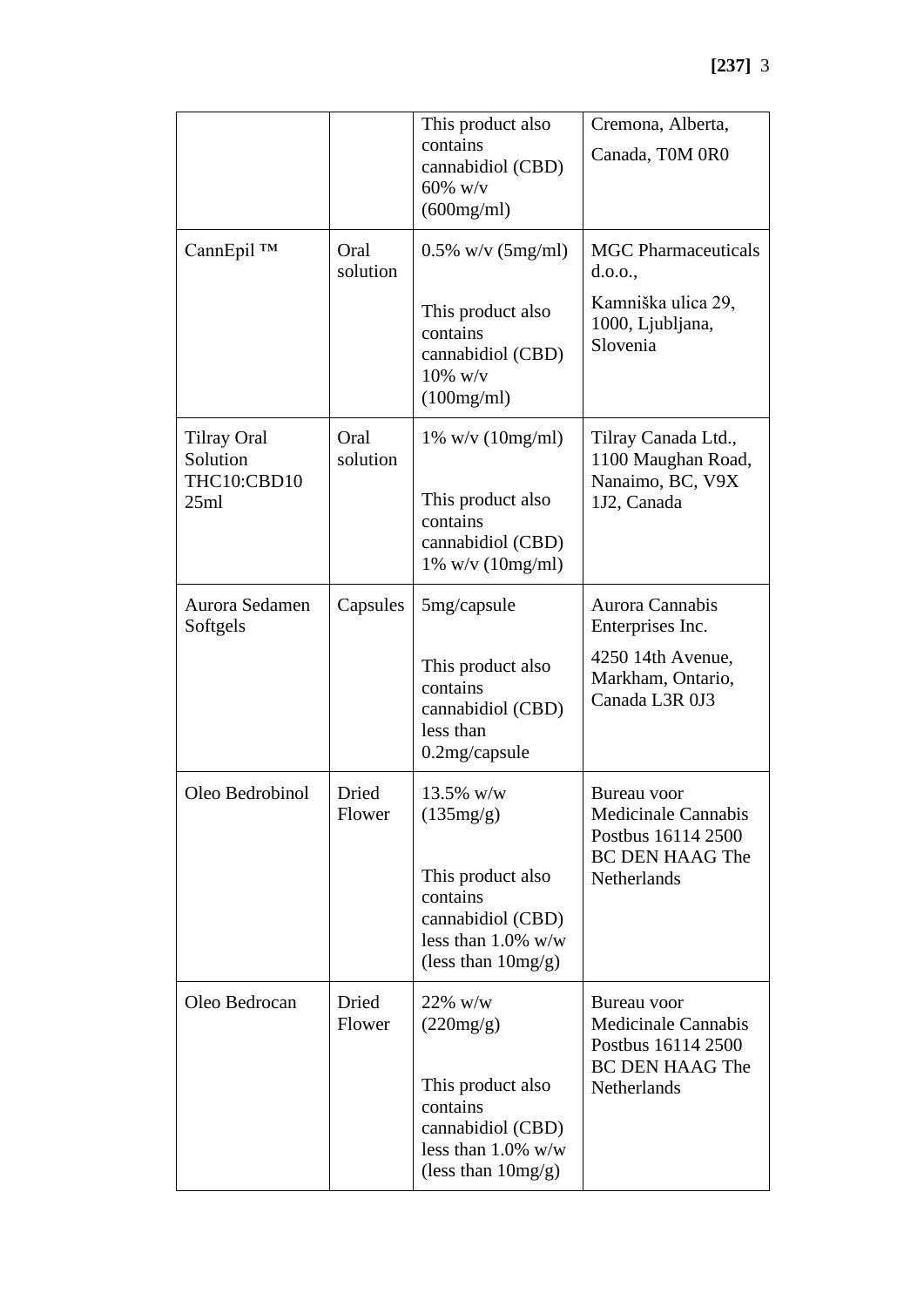# 4 **[237]**

| Althea<br>CBD12:THC10<br>(50ml) | Oil | $1\%$ w/v THC<br>(10mg/ml)<br>This product also<br>contains 1.25% w/v<br>(12.5mg/ml)<br>cannabidiol (CBD) | <b>Tasmanian Alkaloids</b><br>pty Ltd T/A Extractas<br>Bioscience, Westbury,<br>Tasmania, Australia<br>7303 |
|---------------------------------|-----|-----------------------------------------------------------------------------------------------------------|-------------------------------------------------------------------------------------------------------------|
|---------------------------------|-----|-----------------------------------------------------------------------------------------------------------|-------------------------------------------------------------------------------------------------------------|

".



GIVEN under my Official Seal, 16 May, 2022.

STEPHEN DONNELLY, Minister for Health.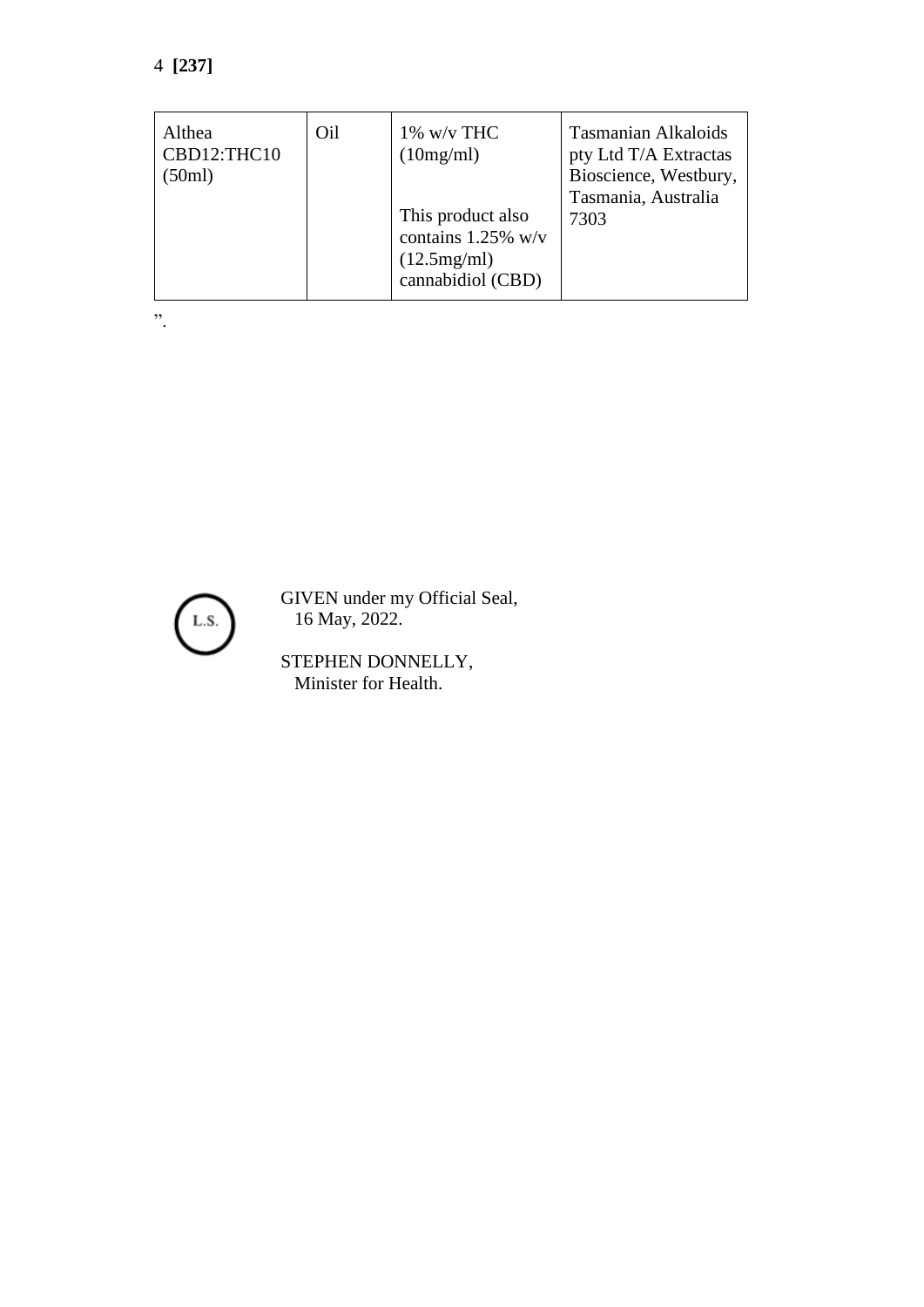#### EXPLANATORY NOTE

## (*This note is not part of the Instrument and does not purport to be a legal interpretation.*)

The purpose of these Regulations is to replace the current Schedule 1, in the Misuse of Drugs (Prescription and Control of Supply of Cannabis for Medical Use) Regulations 2019 (as amended) ("the Principal Regulations"), in order to list certain cannabis products or preparations for medical use as "specified controlled drugs".

The purpose of the Principal Regulations is to allow certain cannabis products or preparations for medical use to be prescribed and supplied under certain circumstances for the treatment of persons with certain medical conditions under the care of a medical consultant.

These Regulations may be cited as the Misuse of Drugs (Prescription and Control of Supply of Cannabis for Medical Use) (Amendment) Regulations 2022.